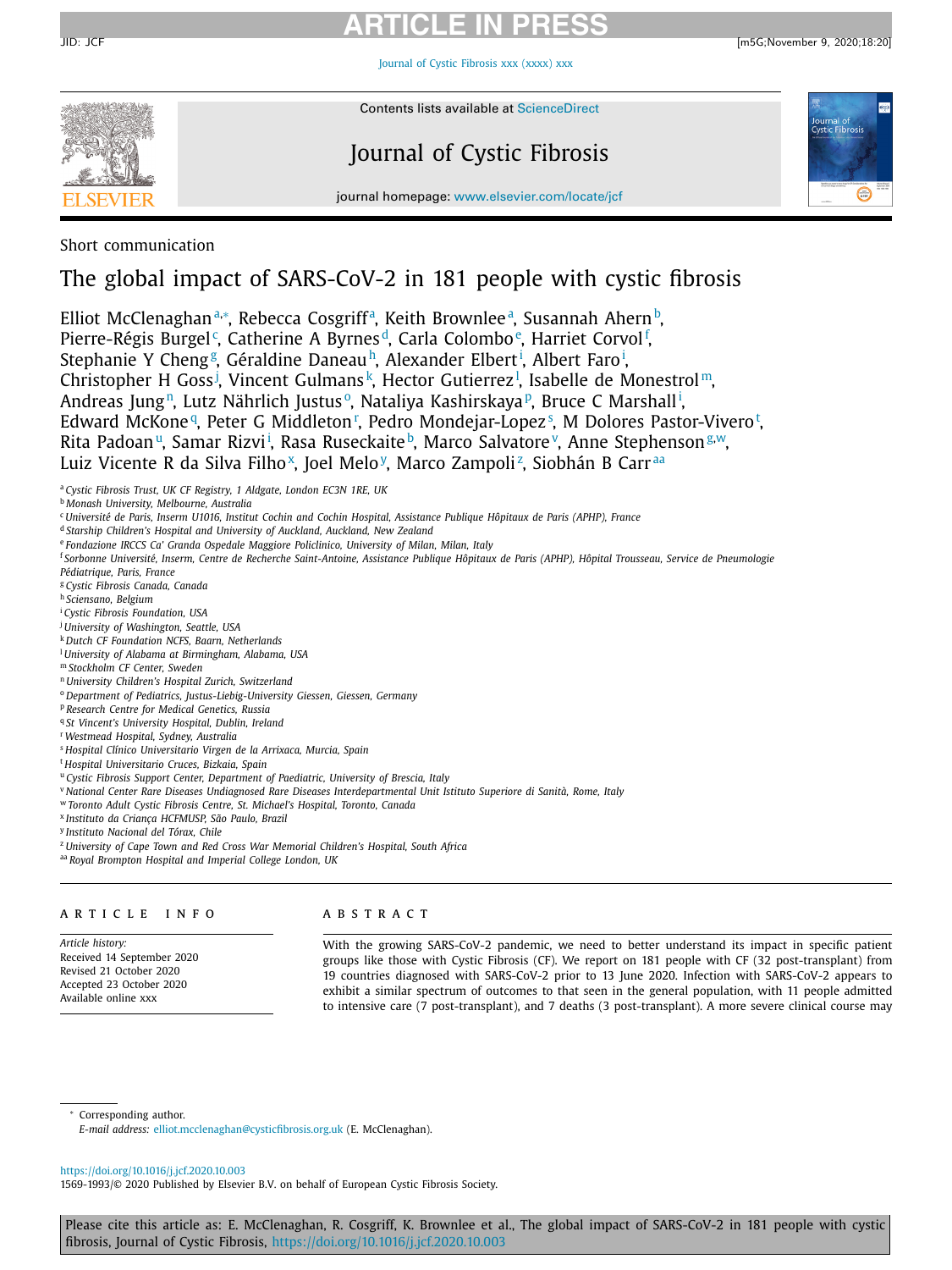<span id="page-1-0"></span>JID: JCF [m5G;November 9, 2020;18:20]

*E. McClenaghan, R. Cosgriff, K. Brownlee et al. Journal of Cystic Fibrosis xxx (xxxx) xxx*

*Keywords:* COVID-19 Transplant Cystic fibrosis Coronavirus SARS-CoV-2

be associated with older age, CF-related diabetes, lower lung function in the year prior to infection, and having received an organ transplant. Whilst outcomes in this large cohort are better than initially feared overall, possibly due to a protective effect of the relatively younger age of the CF population compared to other chronic conditions, SARS-CoV-2 is not a benign disease for all people in this patient group.

© 2020 Published by Elsevier B.V. on behalf of European Cystic Fibrosis Society.

Many people with cystic fibrosis (CF) have so far avoided infection with SARS-CoV-2. As individuals with CF and their families struggle with decisions such as whether it is safe to return to school, work, or clinic, there is a lack of data to inform them [\(\[1\],](#page-3-0) *Lancet Respiratory Medicine* 2020). We previously described the clinical characteristics and outcome of SARS-CoV-2 infection in 40 adults with CF from 8 countries [\[2\].](#page-3-0)

Herein, the 'Cystic Fibrosis Registry Global Harmonization Group' reports this update of 181 people with CF from 19 countries reported by their CF team to have a diagnosis of acute SARS-CoV-2 infection. Diagnostic criteria were a positive nasal/throat PCR and/or CT scan, and/or firm clinical diagnosis in a hospital setting. Exclusion criteria for this study were an incidental finding of raised serum SARS-CoV-2 antibodies, because timing of the acute infection would not be known. Cases were recorded up to the 13 of June 2020 (including the 40 cases previously reported). These countries cover a total CF population of over 85,000, and across Europe the proportion of people with CF living with a transplant is 6.1%, ranging across different countries from 0 to 13% [\[3\].](#page-3-0) At

the time of data collection, participating countries were experiencing the pandemic differently with varying total case numbers [\(coronavirus.jhu.edu/map.html\)](https://coronavirus.jhu.edu/map.html).

The cases were divided into two subgroups, 149 nontransplanted people with CF, and 32 people post-transplant. Pvalues from Pearson's chi-square tests are presented in the nontransplant cohort for CF-related variables of interest relevant to SARS-CoV-2 associations observed in the wider non-CF population.

The characteristics of the 149 people in the non-transplant cohort were; median age 24 years (range 0–74 years), 48% male, 36% were homozygous and 37% were heterozygous for F508del, 24% had CF-related diabetes (CFRD), 43% were taking CFTR modulator therapy, and median best  $FEV_1$  prior to infection was 73% predicted, (range 18–123%) (Table 1). 82% were symptomatic of SARS-CoV-2 and 47% were hospitalised.

The post-transplant cohort comprised 28 lung-only transplants, 1 lung and kidney transplant, 1 lung and liver transplant, and 2 liver-only transplants; median age was 38 years (range 9–50 years), 63% were male, 59% were homozygous and 31% heterozygous for

#### **Table 1**

| Key characteristics of people with CF diagnosed with SARS-CoV-2 before 13th June 2020, |  |  |  |  |  |
|----------------------------------------------------------------------------------------|--|--|--|--|--|
| by transplant status.                                                                  |  |  |  |  |  |

|                                                           | Overall     | Non-transplant | Post-transplant |
|-----------------------------------------------------------|-------------|----------------|-----------------|
|                                                           | $N = 181$   | $N = 149$      | $N = 32$        |
| Sex; $n(%)^1$                                             |             |                |                 |
| Female;                                                   | 90(50)      | 78 (52)        | 12(38)          |
| Male;                                                     | 91 (50)     | 71 (48)        | 20(63)          |
|                                                           |             |                |                 |
| Age; median (range)                                       | $27(0-74)$  | $24(0-74)$     | $38(9-50)$      |
| Age; $n(\frac{1}{6})$                                     |             |                |                 |
| < 18                                                      | 53 (29)     | 51 (34)        | 2(6)            |
| $18 - 39$                                                 | 92 (51)     | 75 (50)        | 17(53)          |
| >40                                                       | 36(20)      | 23(15)         | 13(41)          |
|                                                           |             |                |                 |
| Genotypes; $n$ (% <sup>1</sup> )                          |             |                |                 |
| Homozygous F508del                                        | 72 (40)     | 53 (36)        | 19 (59)         |
| Heterozygous F508del                                      | 65 (36)     | 55 (37)        | 10(31)          |
| Other                                                     | 42 (23)     | 40 (27)        | 2(6)            |
|                                                           |             |                |                 |
| CFRD; $n($ % <sup>1</sup> )                               |             |                |                 |
| No                                                        | 90(50)      | 83 (56)        | 7(22)           |
| Yes                                                       | 56 (31)     | 36(24)         | 20(63)          |
| Missing <sup>2</sup>                                      | 35(19)      | 30(20)         | 5(16)           |
| Pseudomonas; $n$ (% <sup>1</sup> )                        |             |                |                 |
| No                                                        | 80 (44)     | 68 (46)        | 12(38)          |
| Yes                                                       | 92 (51)     | 76 (51)        | 16(50)          |
| Missing <sup>2</sup>                                      | 9(5)        | 5(3)           | 4 (13)          |
|                                                           |             |                |                 |
| Best $FEV_1$ ; median (range)                             | 76 (18-123) | $73(18-123)$   | 80 (19-114)     |
| <b>Best FEV<sub>1</sub></b> ; $n(%)$                      |             |                |                 |
| $<$ 40                                                    | 24 (13)     | 23(15)         | 1(3)            |
| $40 - 70$                                                 | 47 (26)     | 39(26)         | 8(25)           |
| >70                                                       | 89 (49)     | 73 (49)        | 16(50)          |
| Missing <sup>2</sup>                                      | 21(12)      | 14(9)          | 7(22)           |
|                                                           |             |                |                 |
| BMI; median (range)                                       | 21 (13–38)  | $21(13-38)$    | $21(16-29)$     |
| Missing <sup>2</sup> ; $n$ ( $\mathscr{X}$ <sup>1</sup> ) | 29 (16)     | 28(19)         | 1(3)            |
|                                                           |             |                |                 |

Where no 'Missing' row is included, variables are 100% complete.

 $1$  Column proportions are calculated (n/N) for each descriptive category from the column total of each cohort.

 $2$  Proportions of missing data are calculated from the column total of each cohort.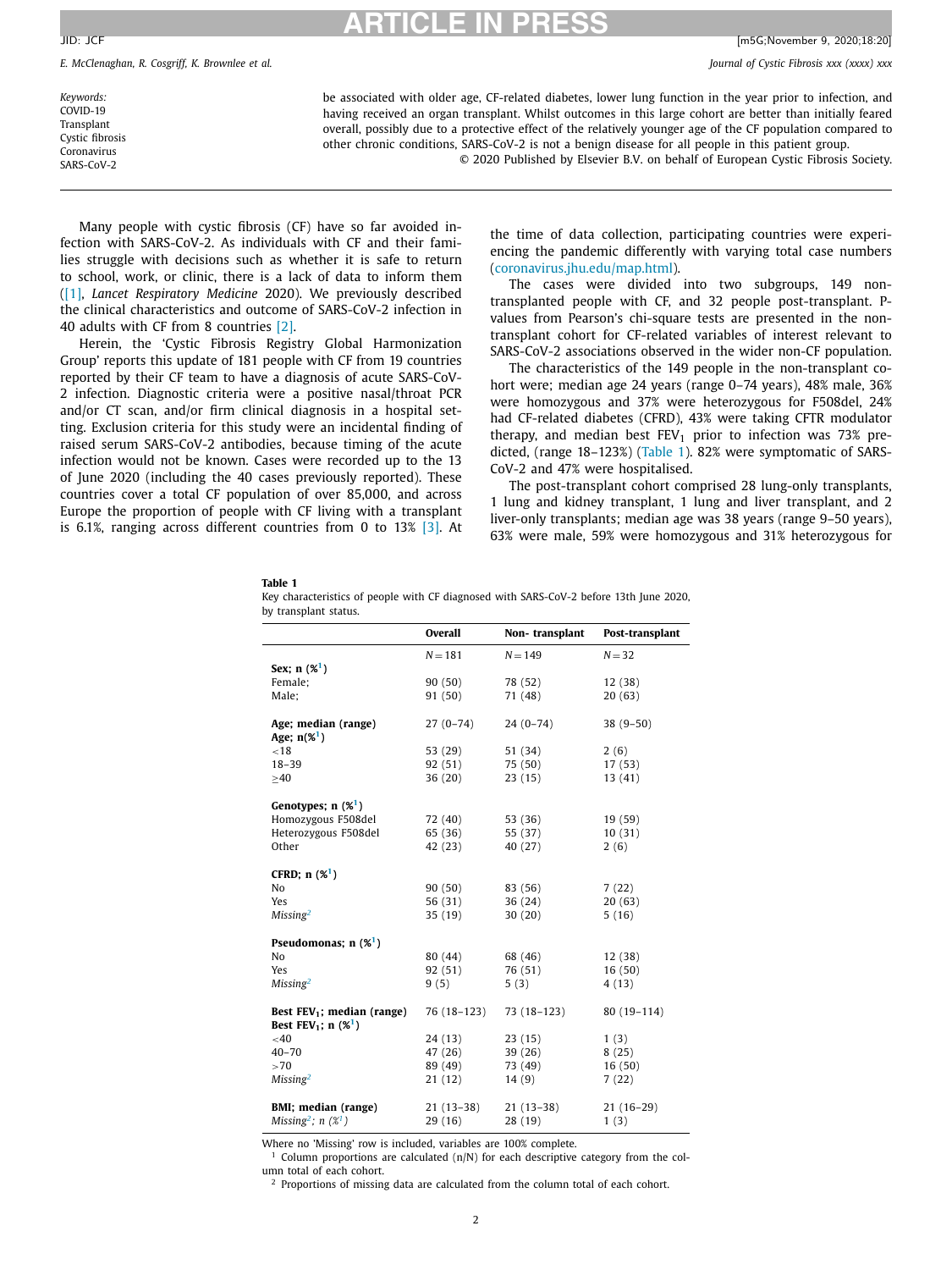#### **Table 2**

Outcomes and characteristics of people with CF diagnosed with SARS-CoV-2 before 13th June 2020, non-transplant patients (*N* = 149).

|                                                        | Hospitalisation      |               |              | Supplemental O2      |               |            | ICU                         |              |                           |
|--------------------------------------------------------|----------------------|---------------|--------------|----------------------|---------------|------------|-----------------------------|--------------|---------------------------|
|                                                        | Total non-missing No |               | Yes          | Total non-missing No |               | <b>Yes</b> | <b>Total non-missing No</b> |              | Yes                       |
|                                                        | $N = 141$            | $N = 75$      | $N = 66$     | $N = 101$            | $N = 78$      | $N = 23$   | $N = 110$                   | $N = 106$    | $N = 4$                   |
| Female; $n$ (% <sup>1</sup> )                          | 76                   | 38 (50)       | 38 (50)      | 55                   | 42 (76)       | 13(24)     | 58                          | 56 (97)      | 2(3)                      |
| Male; $n(%)$                                           | 65                   | 37 (57)       | 28(43)       | 46                   | 36 (78)       | 10(22)     | 52                          | 50 (96)      | 2(4)                      |
| Age; median (range)                                    | $24(0-74)$           | $23(0-74)$    | $24(1-57)$   | $24(0-62)$           | $22(0-58)$    | $30(1-62)$ | $23.5(0-62)$                | $23.5(0-62)$ | $30(7-42)$                |
| Age; $n(%)$                                            |                      |               |              |                      |               |            |                             |              |                           |
| < 18                                                   | 48                   | 29(60)        | 19(40)       | 34                   | 31(91)        | 3(9)       | 40                          | 39 (98)      | 1(3)                      |
| $18 - 39$                                              | 70                   | 36(51)        | 34 (49)      | 48                   | 36 (75)       | 12(25)     | 52                          | 51 (98)      | 1(2)                      |
| >40                                                    | 23                   | 10(43)        | 13(57)       | 19                   | 11(58)        | 8(42)      | 18                          | 16(89)       | 2(11)                     |
| Genotype; $n$ (% <sup>1</sup> )                        |                      |               |              |                      |               |            |                             |              |                           |
| Homozygous F508del                                     | 52                   | 29(56)        | 23(44)       | 40                   | 32(80)        | 8(20)      | 42                          | 39 (93)      | 3(7)                      |
| Heterozygous F508del                                   | 51                   | 24 (47)       | 27(53)       | 38                   | 29 (76)       | 9(24)      | 41                          | 40 (98)      | 1(2)                      |
| Other                                                  | 37                   | 21(57)        | 16(43)       | 22                   | 16(73)        | 6(27)      | 26                          | 26 (100)     | 0(0)                      |
| CFRD <sup>2</sup> ; $n$ (% <sup>1</sup> )              |                      |               |              |                      |               |            |                             |              |                           |
| No                                                     | 81                   | 42 (52)       | 39 (48)      | 79                   | 59 (75)       | 20(25)     | 82                          | 79 (96)      | 3(4)                      |
| Yes                                                    | 36                   | 16(44)        | 20(56)       | 22                   | 19(86)        | 3(14)      | 22                          | 21 (95)      | 1(5)                      |
| Pseudomonas <sup>2</sup> ; $n$ (% <sup>1</sup> )       |                      |               |              |                      |               |            |                             |              |                           |
| No                                                     | 63                   | 40(63)        | 23(37)       | 49                   | 40 (82)       | 9(18)      | 54                          | 54 (100)     | 0(0)                      |
| Yes                                                    | 73                   | 31(42)        | 42 (58)      | 52                   | 38 (73)       | 14(27)     | 56                          | 52 (93)      | 4(7)                      |
| Best $FEV_1$ ; median (range)                          | 73 (18-122)          | 83.5 (27-122) | $57(18-115)$ | $71.5(18-122)$       | 79.5 (18-122) | 57 (26-94) | 72 (18-123)                 | 73 (18-123)  | 63.5 (55-79)              |
| Best FEV <sub>1</sub> <sup>2</sup> ; n $(\frac{1}{2})$ |                      |               |              |                      |               |            |                             |              |                           |
| $<$ 40                                                 | 22                   | 7(32)         | 15(68)       | 14                   | 8(57)         | 6(43)      | 14                          | 14 (100)     | 0(0)                      |
| $40 - 70$                                              | 38                   | 11(29)        | 27(71)       | 30                   | 19(63)        | 11(37)     | 31                          | 28 (90)      | 3(10)                     |
| >70                                                    | 69                   | 50 (72)       | 19(28)       | 48                   | 43 (90)       | 5(10)      | 52                          | 51 (98)      | 1(2)                      |
| BMI; median (range)                                    | $21(13-38)$          | $21(13-38)$   | $21(13-34)$  | $21(13-38)$          | $21(13-38)$   |            | 19.5 (15-29) 20.5 (13-38)   |              | 20.5 (13-38) 21.5 (15-26) |

<sup>1</sup> *Row proportions are calculated from the total non-missing in each outcome*.

<sup>2</sup> Where the values in a descriptive category do not add up to the overall column total (CFRD, Pseudomonas, Best FEV<sub>1</sub>) this indicates incomplete data in the given descriptive.

F508del, 63% had CFRD, median best  $FEV<sub>1</sub>$  prior to infection was 80% predicted (range 19–114%) [\(Table](#page-1-0) 1). 93% were symptomatic and 74% were hospitalised.

When comparing the post-transplant to non-transplant patients, a significantly higher proportion of people with an organ transplant were hospitalised compared with non-transplants (20 (74%) vs 66 (46%),  $p = 0.009$ ). Similarly, 7 (25%) post-transplant patients were admitted to ICU vs. 4 (4%) non-transplant patients, 12 (52%) required supplemental oxygen vs. 23 (23%), and 4 (17%) required NIV vs. 3 (3%).

Age is known to be an important determinant of outcome following SARS-CoV-2 infection in the general population, with an increase in mortality after age 50 years  $[4]$ . Although the proportion being hospitalised appeared to increase with age in the nontransplant CF cohort (37% under 18 years were admitted, 47% aged 18–39, and 57% aged over 40 years) this was not statistically significant  $(p = 0.374)$  (Table 2).

Male sex has been shown to be associated with more severe SARS-CoV-2 infection in the general population  $[5,6]$ . In the nontransplant CF cohort, male sex did not appear to increase the chance of being hospitalised, with 50% of females and 43% of males needing admission  $(p=0.412)$ . In post-transplant patients there were twice as many males in the cohort, with 83% having been hospitalised compared with 56% of females [\(Table](#page-3-0) 3).

Diabetes is also known to be a risk factor for more severe infection in the general population [\(\[7\].](#page-3-0), *Lancet Diabetes Endocrinol* 2020). In the non-transplant cohort, a higher proportion of people with CFRD were hospitalised (56%) compared with people without CFRD  $(48%)$   $(p=0.460)$  (Table 2). In people with CFRD vs without CFRD, 14% vs 25% required additional oxygen, 5% vs 4% were admitted to ICU, and 1 (5%) vs 2 (3%) required non-invasive ventilation (NIV). In the post-transplant cohort, the proportion of people admitted to hospital was similar in people with CFRD and people with no CFRD (79% vs 71%) [\(Table](#page-3-0) 3).

In the non-transplant cohort, of those with best  $FEV<sub>1</sub>$  prior to illness less than 40% predicted, 68% were hospitalised, compared with 71% hospitalised with  $FEV_1$  40–70%, and 28% when  $FEV_1$ 

 $>70\%$ . This shows higher proportions of people with best FEV<sub>1</sub> <70% predicted were hospitalised (*p*<0.001) (Table 2).

Seven deaths were recorded in the entire cohort, 5 male and 2 female. One of the seven deaths, in a non-transplant patient, was reported by the clinical team as being related to advanced cystic fibrosis, not SARS-CoV-2. In the non-transplant cohort, 4 deaths were recorded, 2 of which had a best FEV1 the year prior to infection of <40% predicted and 2 with 40–70% predicted. In this cohort, one death was in a patient aged <18, one was aged 18– 39 and 2 were aged 40 years or over. 3 of the 4 non-transplant deaths were in people with CFRD.

In the post-transplant cohort, 3 deaths were recorded. In this cohort, one of the deaths was recorded in a person aged 18–39 and 2 were in people aged 40 years or over. One death was in a patient with CFRD, one with no CFRD and one with CFRD status unknown.

Univariate tests of association should be interpreted with caution as they do not allow for potential confounding from other covariates and are based on varying completeness of descriptive and outcome variables. Due to low numbers, univariate tests were not completed for the post-transplant cohort. Another limitation is that we have not captured data on people with CF who have been infected with SARS-CoV-2 but not presented to their CF teams, or with only a positive serological test (with no clinical symptoms reported earlier). CF Registries around the globe are beginning to capture data on blood antibody testing, and it will be important to examine how these data compare to the general population. The long-term health impact of SARS-CoV-2 on people with CF is not yet known.

In conclusion, consistent with our earlier report, the outcome of SARS-CoV-2 infection for most people with CF may be less severe than originally feared. However, in this larger international cohort, it is clear that SARS-CoV-2 can result in serious consequences for some people with CF. The outcomes in this cohort may be better than the outcomes in other chronic conditions due to a possible protective effect of the relatively young median age of CF populations, lower prevalence of obesity, or other factors [\[8\].](#page-3-0)